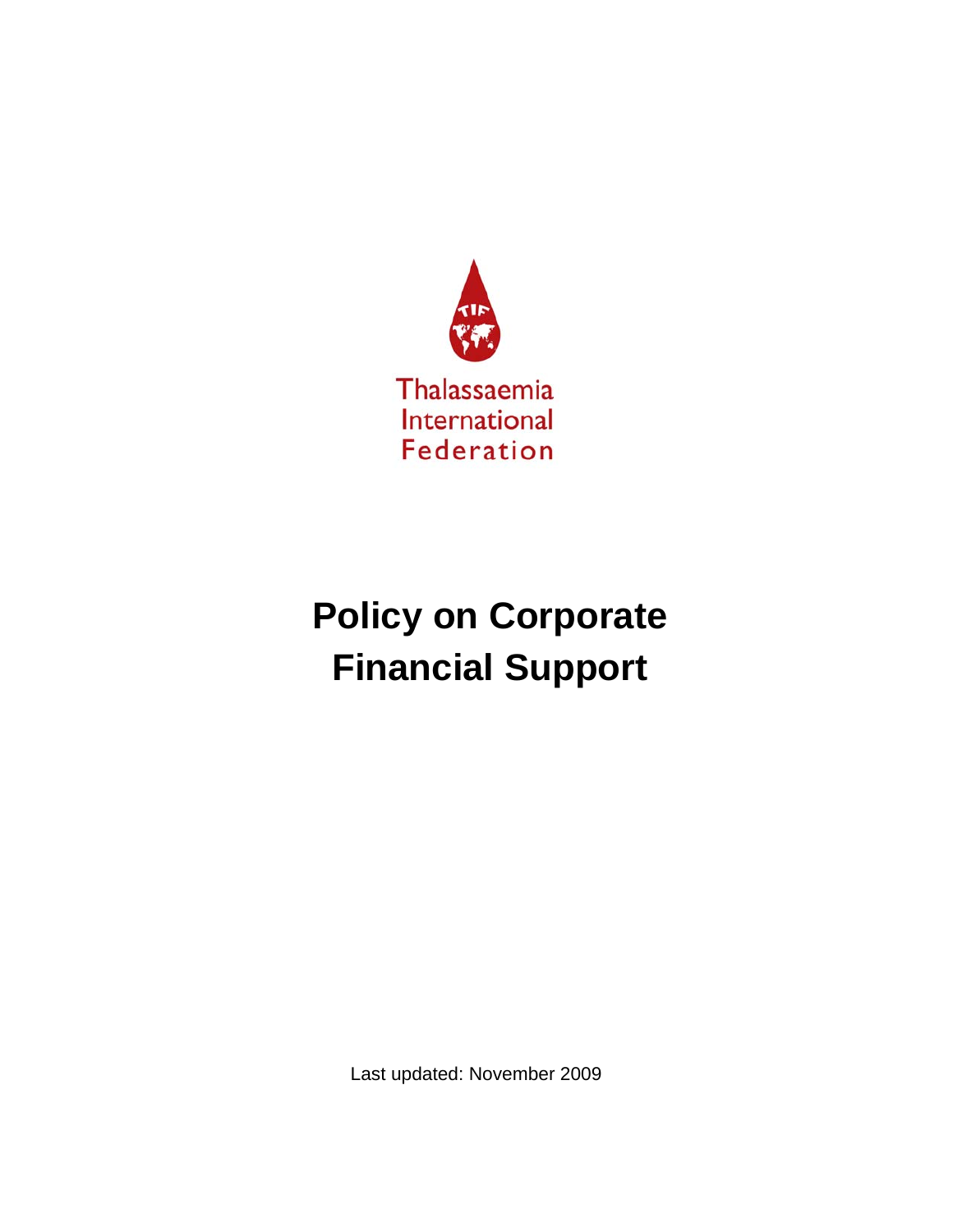### **1. INTRODUCTION**

### **What is Thalassaemia?**

Thalassaemia belongs to a family of genetic blood disorders referred to as haemoglobinopathies or haemoglobin disorders. These disorders, which include mainly thalassaemia and sickle cell anaemia, are among the most common hereditary diseases worldwide: around 7% of the global population are carriers of an abnormal Hb gene. Over 500,000 affected children are born each year, more than 75% of them in developing countries.

### **About TIF**

Thalassaemia International Federation (TIF) is a non-profit, non-governmental patient-driven organisation, founded in 1986 and working in official relations with the World Health Organization since 1996. TIF is an umbrella organisation representing patients from over 60 countries across the world through 98 national thalassaemia associations, as well as other members,

TIF's mission is to promote equal access to quality care for all patients with thalassaemia wherever in the world they may live.

TIF does this through:

- Promoting awareness about thalassaemia, its prevention, medical and other care
- Promoting research into the continuous improvement of prevention and clinical care strategies and for achieving the total cure of thalassaemia
- Disseminating the knowledge, experience and expertise gained from countries with successful control programmes to other countries in the world affected by thalassaemia
- Development of a global network of collaboration with the medical and scientific communities, health-related bodies and organisations including the EU and WHO, other patients' organisations, and industry.

TIF's core activities include:

- Establishment of new national thalassaemia associations (NTAs) where they do not exist, as well as supporting existing ones
- Delegation visits and field trips to affected countries
- Participation in projects and involvement in the formulation of policies in the field of public health, chronic/rare diseases, patients' rights and safety, clinical trials, etc. for the benefit of patients
- Educational programme for health professionals, patients and their families, and the general public, including
	- o workshops and other educational events at local, national, regional and international levels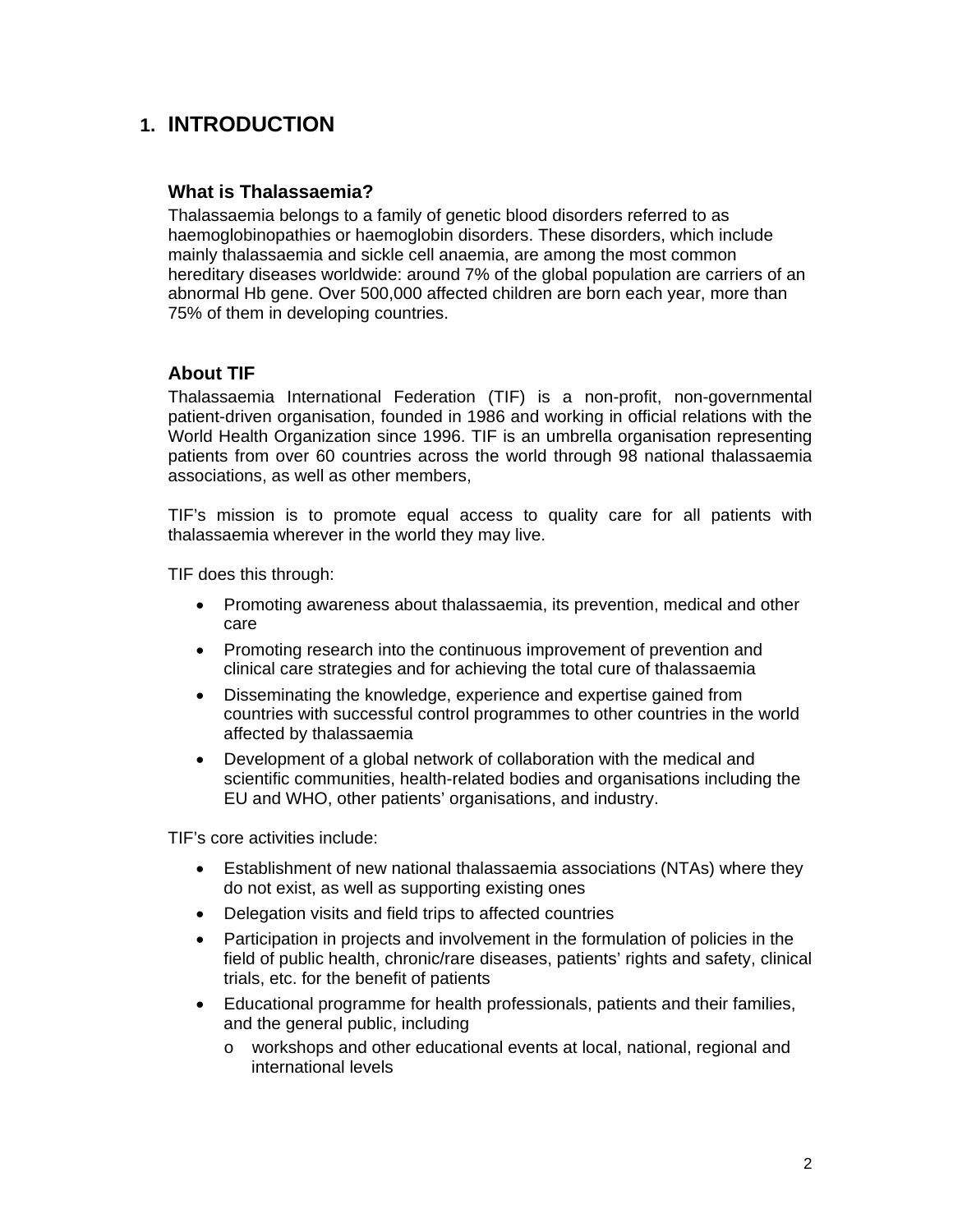- o an extensive range of educational and awareness material published in many languages and distributed globally free of charge
- o The International Conference on Thalassaemias & Haemoglobinopathies, organised since 1999 every two years
- o The European Conference on Thalassaemias & Haemoglobinopathies, first organised in 2007. This event will take place every 2 years alternating with the International Conference.
- o International workshop on the treatment of thalassaemia, held in Cyprus every November except the years when the International Conference is held instead.
- o E-MSc degree programme in collaboration with UCL, UK.

For details about TIF's annual programme, ask for a copy of our current Plan of Activities.

# **2. TIF FUNDING**

### **Background**

TIF needs funds to carry out its mission. TIF plays a major role in the development and implementation of control programmes for thalassaemia, including prevention and clinical management, and is widely acknowledged as being the global voice of patients with thalassaemia. In this context it may attract the attention of public and private institutions, foundations and other bodies, as well as companies or industry representative organisations which have a particular interest in the development of drugs, medical equipment, consumables and other medical and healthcare related products and technologies.

As a patient-driven organisation, TIF is committed to maintaining its independence and will make choices and take positions based solely upon patients' needs and perspectives.

### **About the TIF policy on financial support**

It is essential to establish rules regarding the terms of collaboration and receipt of financial support from corporates and other bodies, and in particular on what funders may – or may not – expect from TIF in return.

The relationship between TIF and its funders is based on open and meaningful dialogue and partnership, while preserving TIF's independence and integrity. To ensure a successful partnership, each partner must learn to understand and appreciate the other's internal culture and external constraints. The views of each partner need to be heard and acknowledged and the diverse challenges openly discussed, with opportunities to work together on issues of mutual concern.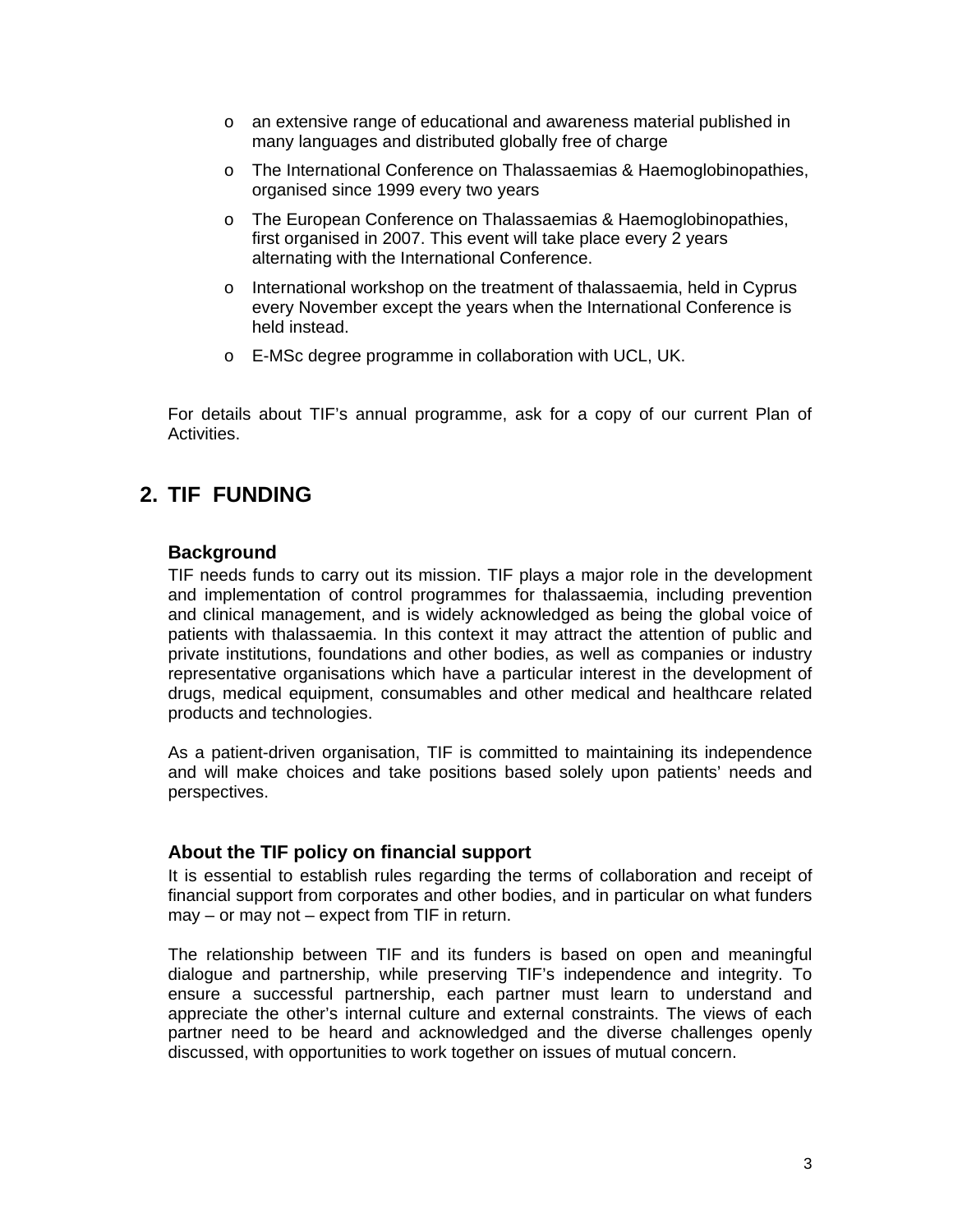The purpose of this policy is to provide a clear method which allows TIF and other healthcare stakeholders to interact and collaborate in a transparent, accountable and effective way, while ensuring that the independence of TIF as a patient organisation is protected.

Directors and staff of TIF are expected to adhere to this policy, which will be reviewed if and when considered necessary by the TIF Board. It does not set out to provide a definition of every possible funding possibility, but rather define a set of principles with regard to the relationship between TIF and its funders.

The following principles have been developed to ensure that all funds received from partners, and all collaborative efforts with companies and other bodies, are consistent with TIF's code of ethics and reflect positively on TIF, its members and the organisations and associations involved.

# **3. POLICY STATEMENTS**

### **Principles to be applied in relationships with funders**

TIF welcomes financial support as long as the relationship between TIF and these companies is based on the following principles:

- a public health objective driven by patient needs
- full independence of TIF
- respect
- mutual benefit
- accountability and transparency.

All sponsorship and collaboration between TIF and its funders must be for the benefit of the development of TIF's mission, as assessed and approved by the TIF Board, must not entail adverse publicity, and can in no way influence TIF's policy, positions or decisions, whether explicitly or implicitly.

- TIF will only accept sponsorship for information and educational services, such as publications, leaflets or the like, when it has full editorial control.
- TIF reserves the right and holds final approval of all uses of its name, logo and any other identifying symbols, as well as its educational materials or any part of them. These can only be used by commercial entities with prior written consent given by the TIF Board.
- TIF will accept funding for events only if the content of the event has been determined by TIF or its chosen or assigned collaborators/organisations who officially represent TIF. Sponsors will not exercise control over the programme content of TIF's events.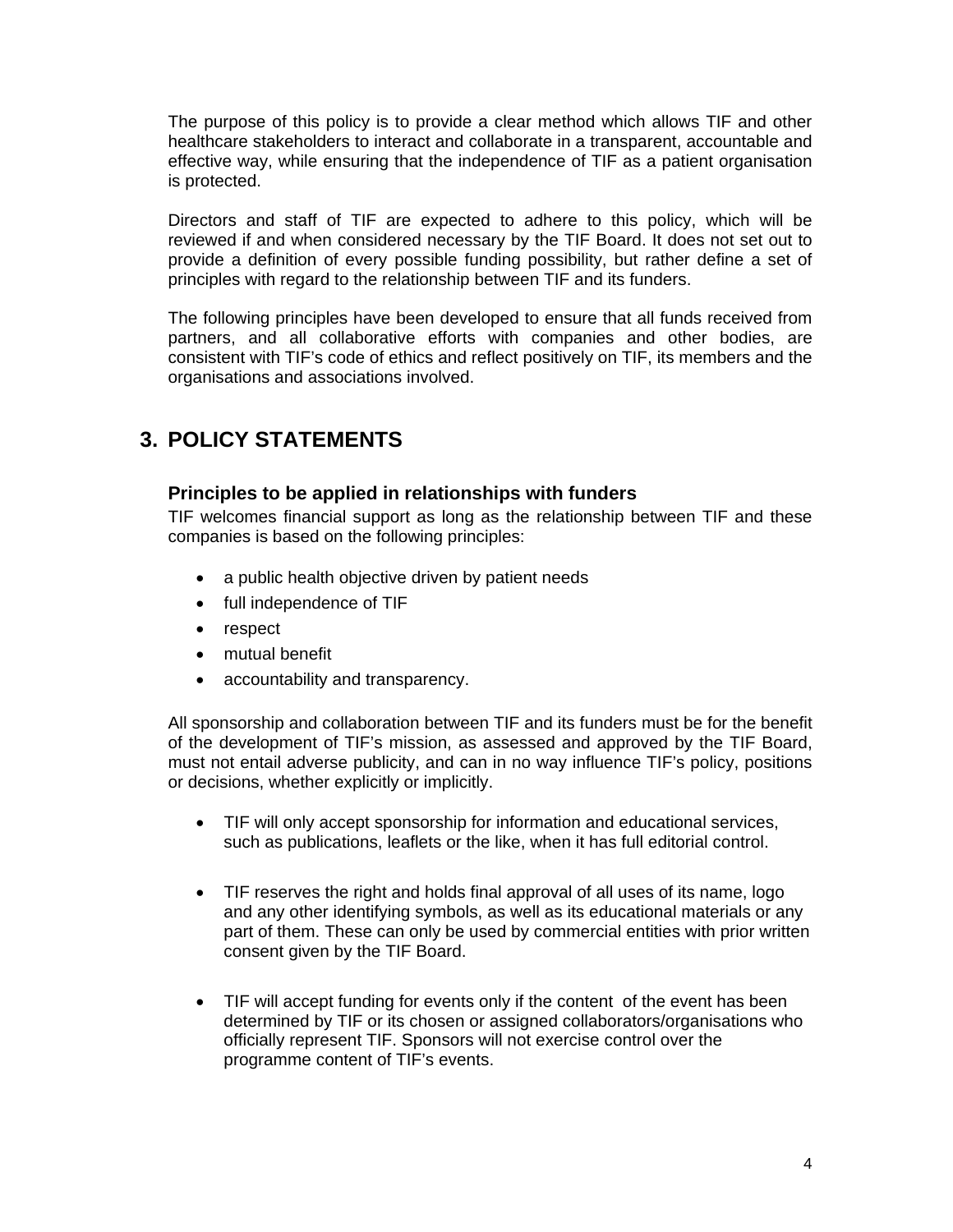- TIF supports equal access for all its patients to the widest range of available drugs, treatments and health services, especially those related to the safety and adequacy of blood, transfusion therapy and iron chelation.
- TIF will not accept advertisements of drugs in any of its publications but will only accept non-promotional information about them when this is considered essential for the patients' education and awareness.

#### **TIF does not endorse individual medicinal products or treatments.**

#### **TIF encourages active partnership between patient and health professional, and discussion of all available options to ensure patients can make informed choices.**

### **Limits**

To maintain TIF's independence, financial support by member organisations, public national institutions, the European Commission, commercial companies and other private sources should be balanced.

TIF limits the total annual financial support it receives from commercial companies to an annual maximum which should not be greater than 30% of its annual budget.

To avoid the risks inherent to a relationship with a single company, TIF aims to diversify the types of financial support it receives from multiple sources of funders and to gradually and progressively increase the number and profiles of its supporters.

### **Refusal and exclusion factors**

TIF does not endorse any medicinal product, brand or health service.

TIF refuses financial support from companies or organisations that are a public health risk, or from companies that make unsubstantiated or misleading claims about their products.

A company's motives for profit may evolve over time and come into conflict with TIF's need to maintain its independence. In such situations, financial support from these companies would not be accepted or would be discontinued.

Decisions regarding acceptance of funding are made by the TIF Board and refusals can be decided by TIF on grounds such as breach of the TIF Policy on financial support by commercial companies or the Code of Conduct.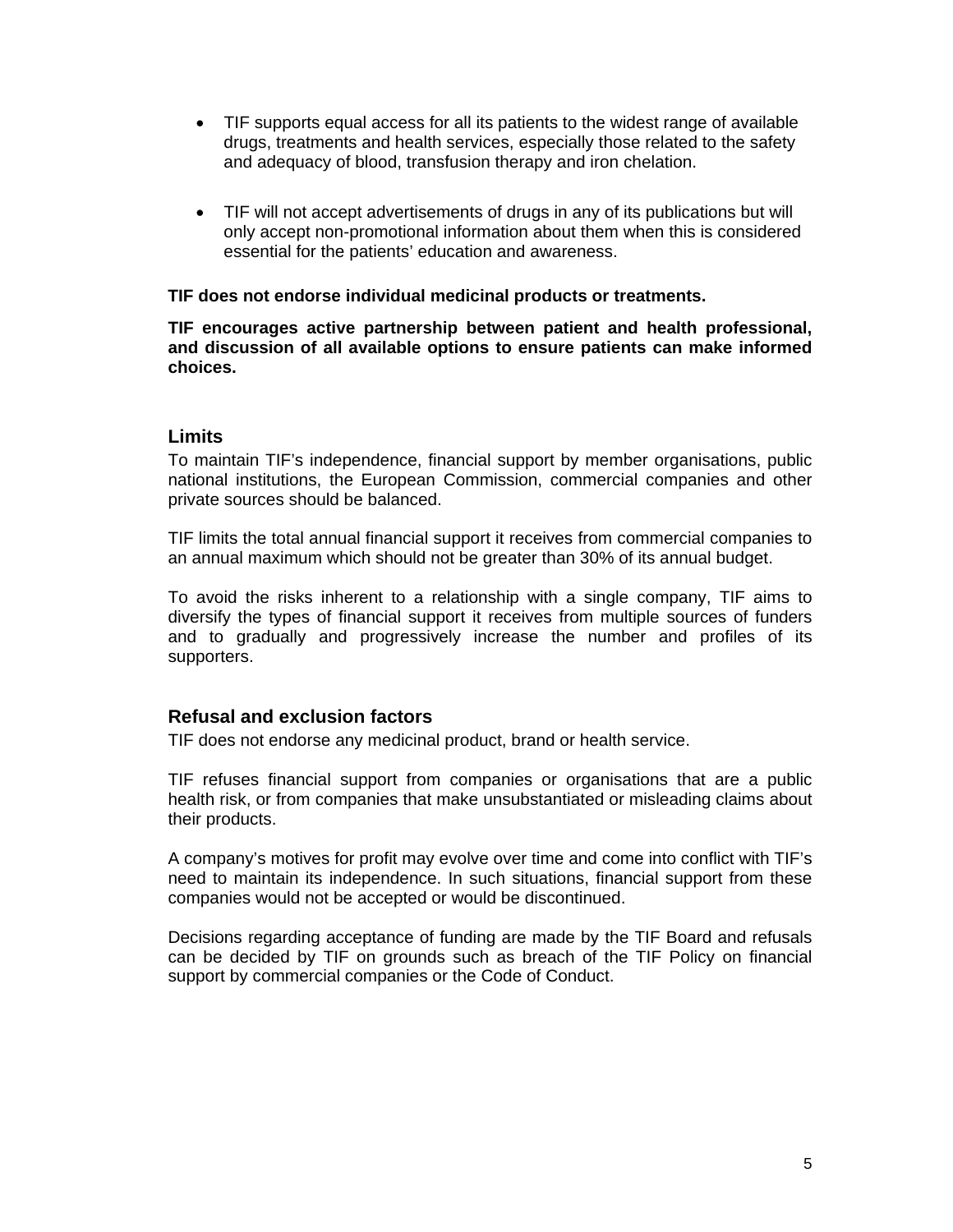# **4. TYPES OF FUNDING**

### **Funding of projects**

Financial support for a specific project provides TIF with a reliable source of income for a continued period. Project funding covers direct costs, such as personnel, equipment, consultants or suppliers, travel expenses, as well as relevant indirect costs such as telephone or administrative follow-up.

### **Funding of special initiatives or activities within the educational programme**

Special initiatives or activities can include the International Thalassaemia Conference, the European Thalassaemia Conference, national, regional or local workshops, publications and other activities within TIF's educational programme.

### **One-off charitable donations**

One-off charitable donations can be made by organisations and individuals, and they are not linked to any specific project or activity. They do not create any obligation by TIF to publicly acknowledge the financial support, however, this information may be publicised at times such as TIF's General Meetings.

### **Membership of the TIF's Corporate Partners Network**

The Corporate Partners Network aims to establish a long-term relationship between TIF and those companies who have an interest in drugs, treatments, medical devices and other technologies for patients with thalassaemia. This relationship is driven by the principles outlined in the Network Code of Conduct, signed by every company before becoming a member.

The Network aims to bring together companies committed to forming a long-term relationship with TIF, based on a shared interest in improving the quality and safety of medical care provided to people with thalassaemia. Network members must be Associate Members of TIF, and their participation is governed by the principles stated in the Code of Conduct as well as the Policy on Corporate Financial Support.

The goal of the Network is to provide a pool of untied financial support to be used in establishing and developing activities of common interest and benefit, including:

- o improving patient access to drugs, technologies, devices, consumables and services that can support and improve the quality of medical care and quality of life of patients
- $\circ$  raising public awareness about thalassaemia, its prevention and treatment, about the availability of drugs, medical devices and technologies relevant to the care of thalassaemia, and about the need for further research into the disease
- o promoting the establishment of national thalassaemia associations and providing capacity building and advocacy support to existing ones.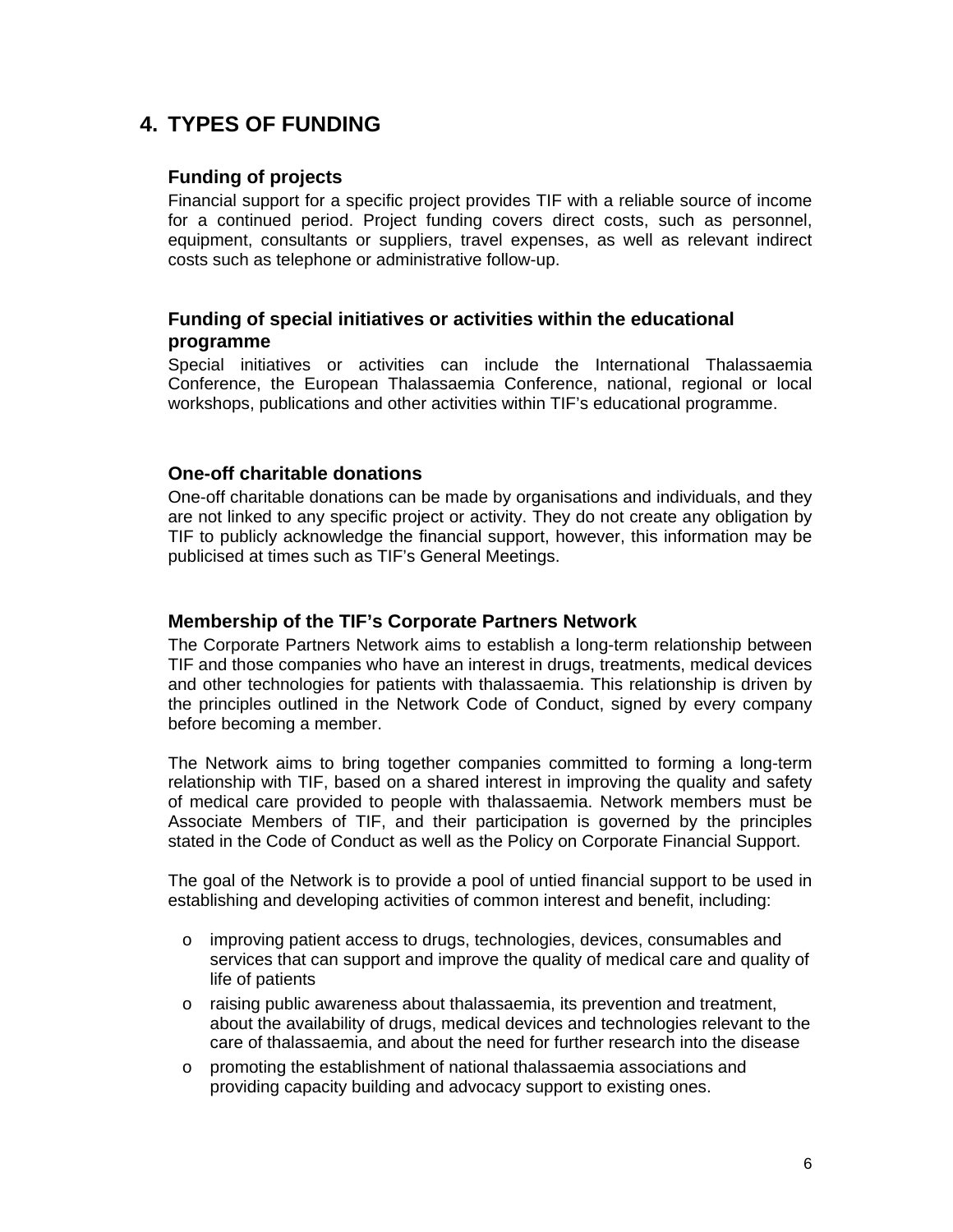The Network is committed to providing a transparent, neutral and unbiased forum for the exchange of information. To this end, the Network emphasises the role of dialogue with the global thalassaemia community, including associations, organisations, regulatory agencies and policymakers at national, regional and international levels.

The Network is committed to encouraging, helping and supporting pharmaceutical and medical companies to improve existing drugs, technologies and devices serving the needs of patients and to develop new ones.

The Network is committed to educating companies on thalassaemia and its medical care and to building effective partnerships in order to improve working relationships between companies, as well as relationships of companies with patient groups and relevant health professionals.

Ideally, a supporter will be able to commit to the TIF Corporate Partners Network for three years, thus enabling budgeting and effective financial planning. The collaboration may be terminated in case of serious concerns arising on either or both sides which cannot be resolved through discussions.

There are three levels at which funders can become involved in the Network and sponsor educational events organised by Thalassaemia International Federation – **Bronze**, **Silver**, **Gold**, and **Platinum**. Detailed information about the benefits in each of these categories is contained in a separate document.

### **5. PROCEDURE**

### **Documentation**

When approaching a commercial company, TIF will request information about the company, including their main business activities, products or services for thalassaemia. TIF will undertake its own research, particularly regarding the company's reputation with patient groups and regulators.

TIF will provide each company with the Policy on Financial Support by Commercial Companies. This document must be read, signed and returned by the company.

When financial support is approved, a contract or an exchange of letters between TIF and the commercial company will take place. These contracts or letters can only be signed by the President of the Board and by an authorised person from the company.

### **Accountability**

Commercial companies that have entered into partnership with TIF during a certain year will receive, if they wish, the annual activity report and financial statements covering that period, once these have been approved by the TIF Board of Directors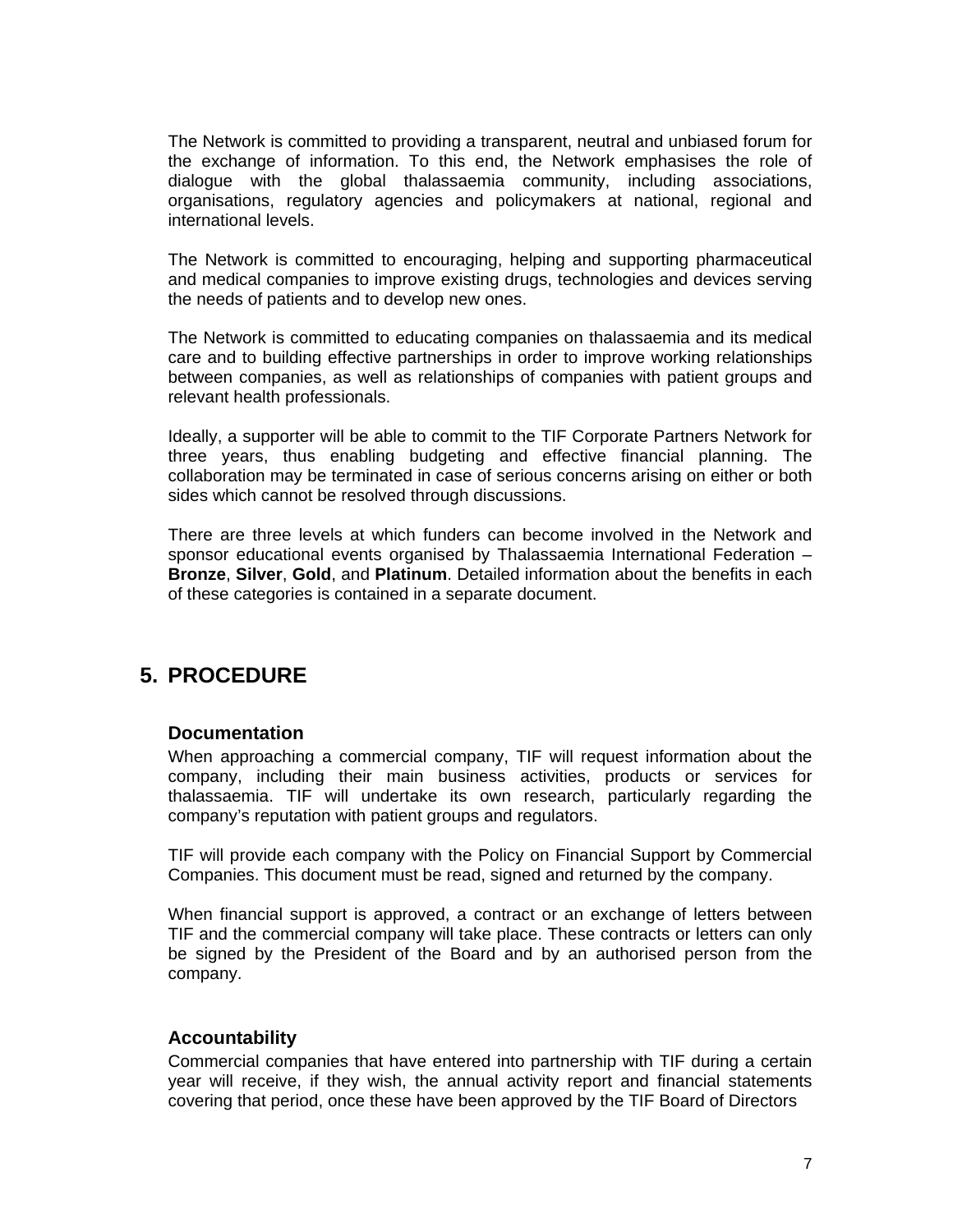When financial support is provided for a project, the company will receive periodical reports and a final report on the project.

When financial support is provided in the context of a specific activity, the company will receive a report or copies of relevant documents about the supported event or other activity.

#### **Recognition and visibility of the relationship**

TIF will provide appropriate recognition of an organisation's sponsorship, but this must not be interpreted as an endorsement of products or policies.

All supporters will have the levels of their support fully acknowledged in TIF's financial/funding documents and the relevant publicity materials, where appropriate.

All supporters will be acknowledged on the TIF website within a special area dedicated to supporters, which is transparent and explains the nature of collaboration between the two organisations.

When a commercial company is referring to financial support provided to TIF within their own literature, the wording used and/or the TIF name and logo cannot be published without prior written approval. Any information or statement intended for publication must be approved by the TIF Board of Directors.

#### **Transparency Policy**

The relationship between TIF and its funders is based on regular and transparent communications and dialogue. By adopting a transparent policy regarding its relations with commercial companies and being open about its sources of funding, TIF acknowledges that the financial support it receives will never compromise its independence and future policy decisions.

The Annual Financial Statements of TIF will reflect the level of funding received from corporate sponsors and provide fair and reliable information to its members and the public. This information can be obtained upon written official request from the Cyprus Registry of Companies.

Financial support for the funding of projects and any other activities will appear in reports, public presentations and in other relevant documents. Support will also be publicly acknowledged in TIF's Board and General meetings.

### **Exclusions**

The TIF Corporate Partners Network inclusion and exclusion decisions are made by the TIF Board. Exclusion can be decided by TIF on grounds such as breach of the Network Code of Conduct, or the TIF Policy on financial support by commercial companies.